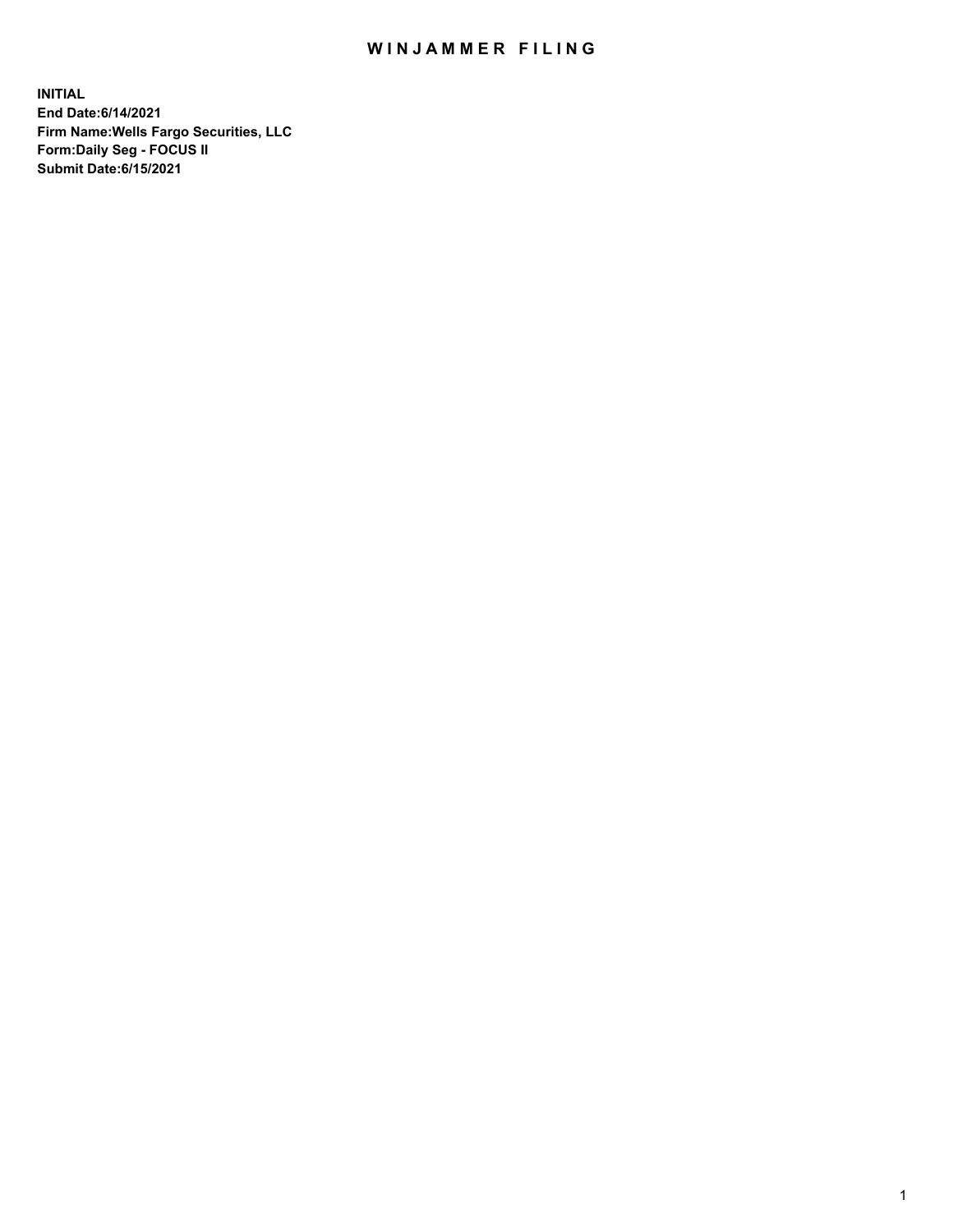**INITIAL End Date:6/14/2021 Firm Name:Wells Fargo Securities, LLC Form:Daily Seg - FOCUS II Submit Date:6/15/2021 Daily Segregation - Cover Page**

| Name of Company                                                                                                                                                                                                                                                                                                                | <b>Wells Fargo Securities LLC</b>                                           |
|--------------------------------------------------------------------------------------------------------------------------------------------------------------------------------------------------------------------------------------------------------------------------------------------------------------------------------|-----------------------------------------------------------------------------|
| <b>Contact Name</b>                                                                                                                                                                                                                                                                                                            | <b>James Gnall</b>                                                          |
| <b>Contact Phone Number</b>                                                                                                                                                                                                                                                                                                    | 917-699-6822                                                                |
| <b>Contact Email Address</b>                                                                                                                                                                                                                                                                                                   | james.w.gnall@wellsfargo.com                                                |
| FCM's Customer Segregated Funds Residual Interest Target (choose one):<br>a. Minimum dollar amount: ; or<br>b. Minimum percentage of customer segregated funds required:% ; or<br>c. Dollar amount range between: and; or<br>d. Percentage range of customer segregated funds required between: % and %.                       | 270,000,000<br>$\underline{\mathbf{0}}$<br>0 <sub>0</sub><br>0 <sub>0</sub> |
| FCM's Customer Secured Amount Funds Residual Interest Target (choose one):<br>a. Minimum dollar amount: ; or<br>b. Minimum percentage of customer secured funds required:%; or<br>c. Dollar amount range between: and; or<br>d. Percentage range of customer secured funds required between: % and %.                          | 40,000,000<br>$\overline{\mathbf{0}}$<br>00<br>0 <sub>0</sub>               |
| FCM's Cleared Swaps Customer Collateral Residual Interest Target (choose one):<br>a. Minimum dollar amount: ; or<br>b. Minimum percentage of cleared swaps customer collateral required:% ; or<br>c. Dollar amount range between: and; or<br>d. Percentage range of cleared swaps customer collateral required between:% and%. | 400,000,000<br><u>0</u><br>00<br>00                                         |

Attach supporting documents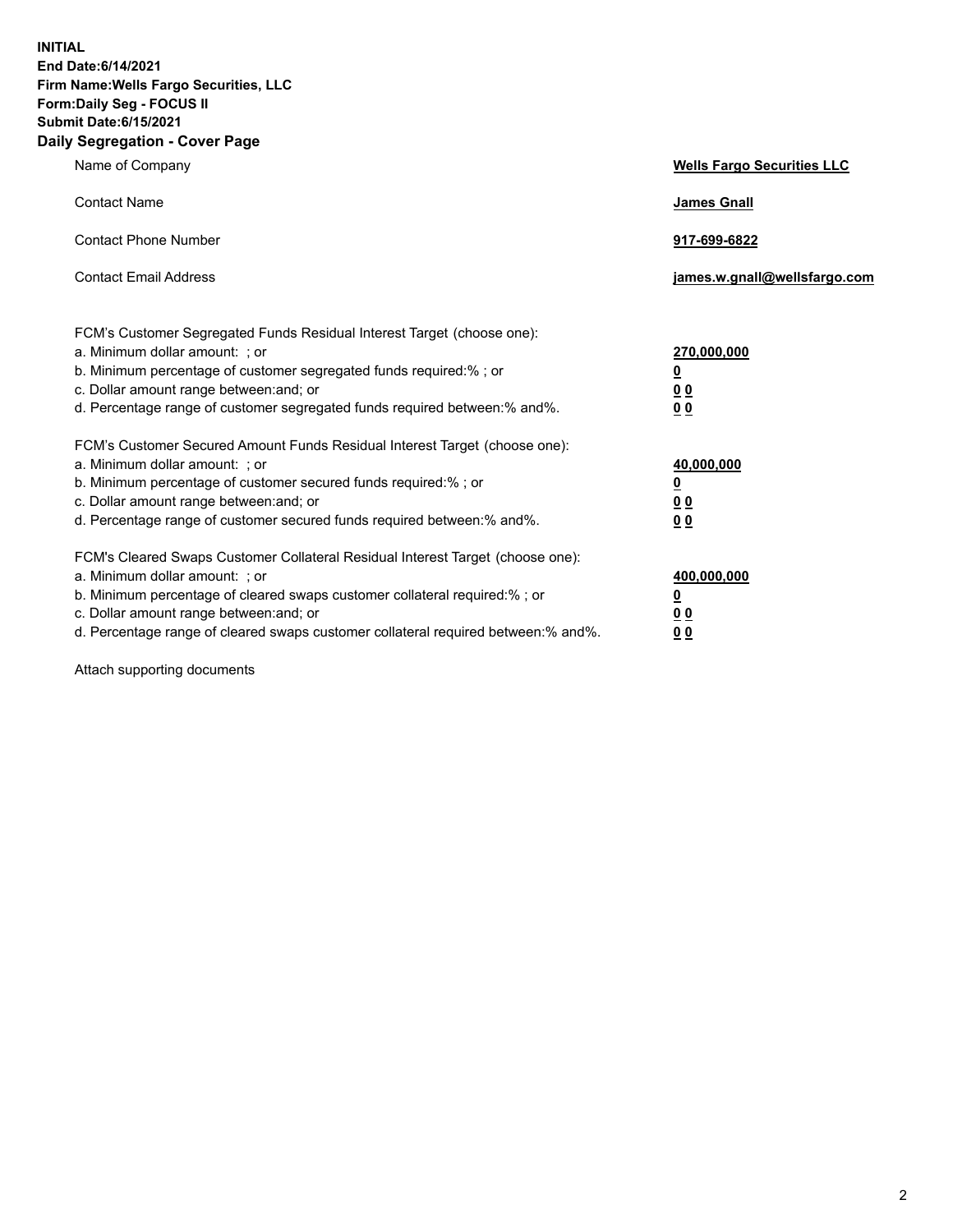**INITIAL End Date:6/14/2021 Firm Name:Wells Fargo Securities, LLC Form:Daily Seg - FOCUS II Submit Date:6/15/2021**

## **Daily Segregation - Secured Amounts**

|    | Foreign Futures and Foreign Options Secured Amounts                                         |                                   |
|----|---------------------------------------------------------------------------------------------|-----------------------------------|
|    | Amount required to be set aside pursuant to law, rule or regulation of a foreign            | $0$ [7305]                        |
|    | government or a rule of a self-regulatory organization authorized thereunder                |                                   |
| 1. | Net ledger balance - Foreign Futures and Foreign Option Trading - All Customers             |                                   |
|    | A. Cash                                                                                     | 198,564,448 [7315]                |
|    | B. Securities (at market)                                                                   | 219,975,935 [7317]                |
| 2. | Net unrealized profit (loss) in open futures contracts traded on a foreign board of trade   | 63,860,605 [7325]                 |
| 3. | Exchange traded options                                                                     |                                   |
|    | a. Market value of open option contracts purchased on a foreign board of trade              | 29 [7335]                         |
|    | b. Market value of open contracts granted (sold) on a foreign board of trade                | $-16,811$ [7337]                  |
| 4. | Net equity (deficit) (add lines 1. 2. and 3.)                                               | 482,384,206 [7345]                |
| 5. | Account liquidating to a deficit and account with a debit balances - gross amount           | 1,066,592 [7351]                  |
|    | Less: amount offset by customer owned securities                                            | -1,066,039 [7352] 553 [7354]      |
| 6. | Amount required to be set aside as the secured amount - Net Liquidating Equity              | 482,384,759 [7355]                |
|    | Method (add lines 4 and 5)                                                                  |                                   |
| 7. | Greater of amount required to be set aside pursuant to foreign jurisdiction (above) or line | 482,384,759 [7360]                |
|    | 6.                                                                                          |                                   |
|    | FUNDS DEPOSITED IN SEPARATE REGULATION 30.7 ACCOUNTS                                        |                                   |
| 1. | Cash in banks                                                                               |                                   |
|    | A. Banks located in the United States                                                       | 68,941,337 [7500]                 |
|    | B. Other banks qualified under Regulation 30.7                                              | 82,431,829 [7520] 151,373,166     |
|    |                                                                                             | [7530]                            |
| 2. | <b>Securities</b>                                                                           |                                   |
|    | A. In safekeeping with banks located in the United States                                   | 116,904,063 [7540]                |
|    | B. In safekeeping with other banks qualified under Regulation 30.7                          | 0 [7560] 116,904,063 [7570]       |
| 3. | Equities with registered futures commission merchants                                       |                                   |
|    | A. Cash                                                                                     | 50,248,047 [7580]                 |
|    | <b>B.</b> Securities                                                                        | 108,076,586 [7590]                |
|    | C. Unrealized gain (loss) on open futures contracts                                         | -30,914,585 [7600]                |
|    | D. Value of long option contracts                                                           | 29 [7610]                         |
|    | E. Value of short option contracts                                                          | -16,811 [7615] 127,393,266 [7620] |
| 4. | Amounts held by clearing organizations of foreign boards of trade                           |                                   |
|    | A. Cash                                                                                     | $0$ [7640]                        |
|    | <b>B.</b> Securities                                                                        | $0$ [7650]                        |
|    | C. Amount due to (from) clearing organization - daily variation                             | $0$ [7660]                        |
|    | D. Value of long option contracts                                                           | $0$ [7670]                        |
|    | E. Value of short option contracts                                                          | 0 [7675] 0 [7680]                 |
| 5. | Amounts held by members of foreign boards of trade                                          |                                   |
|    | A. Cash                                                                                     | -72,222,103 [7700]                |
|    | <b>B.</b> Securities                                                                        | 215,133,640 [7710]                |
|    | C. Unrealized gain (loss) on open futures contracts                                         | 74,723,858 [7720]                 |
|    | D. Value of long option contracts                                                           | $0$ [7730]                        |
|    | E. Value of short option contracts                                                          | 0 [7735] 217,635,395 [7740]       |
| 6. | Amounts with other depositories designated by a foreign board of trade                      | $0$ [7760]                        |
| 7. | Segregated funds on hand                                                                    | $0$ [7765]                        |
| 8. | Total funds in separate section 30.7 accounts                                               | 613,305,890 [7770]                |
| 9. | Excess (deficiency) Set Aside for Secured Amount (subtract line 7 Secured Statement         | 130,921,131 [7380]                |
|    | Page 1 from Line 8)                                                                         |                                   |

- 10. Management Target Amount for Excess funds in separate section 30.7 accounts **40,000,000** [7780]
- 11. Excess (deficiency) funds in separate 30.7 accounts over (under) Management Target **90,921,131** [7785]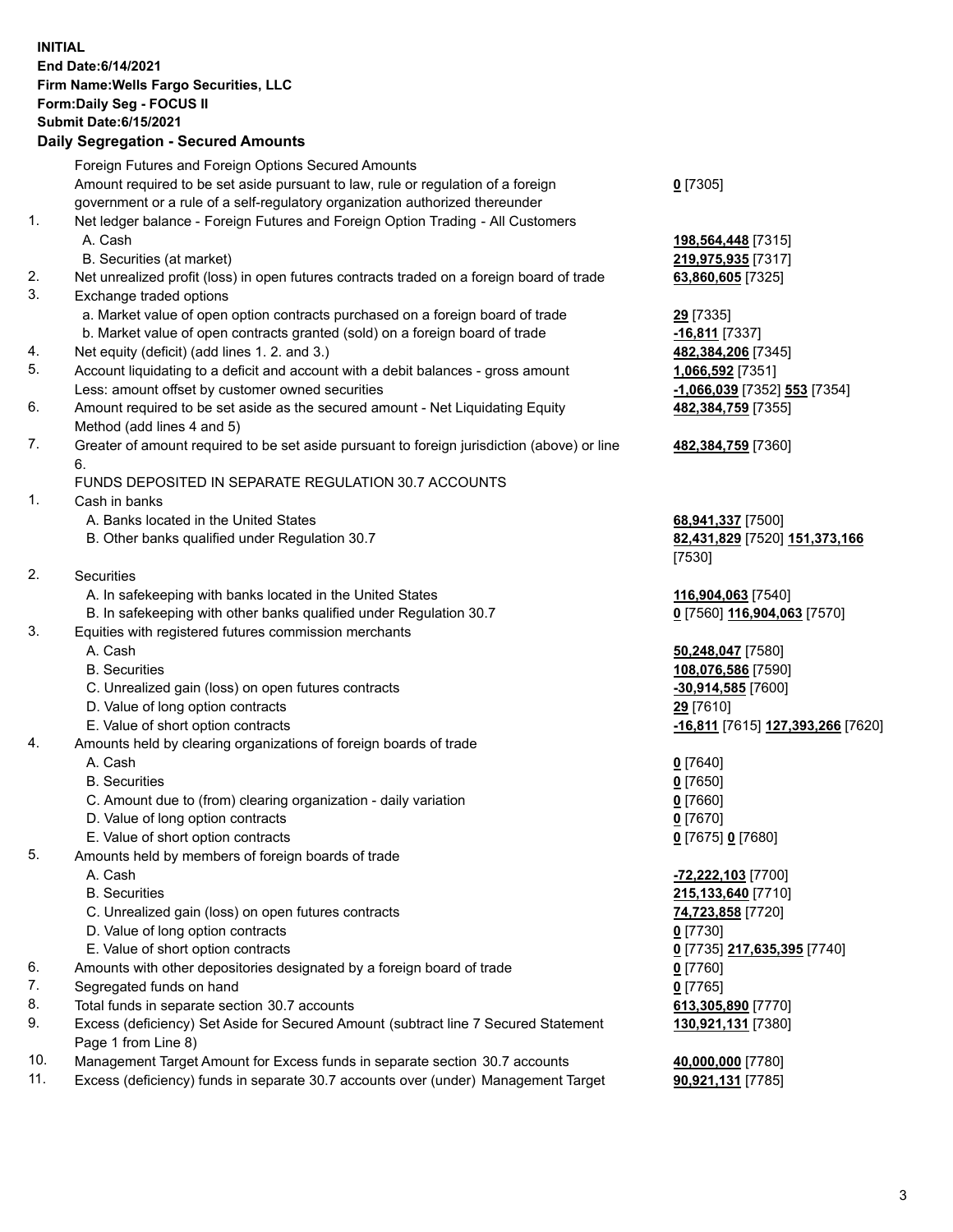**INITIAL End Date:6/14/2021 Firm Name:Wells Fargo Securities, LLC Form:Daily Seg - FOCUS II Submit Date:6/15/2021**

## **Daily Segregation - Segregation Statement**

SEGREGATION REQUIREMENTS(Section 4d(2) of the CEAct)

|     | SEGREGATION REQUIREMENTS(SECION 40(2) OF THE CEACH                                  |                              |
|-----|-------------------------------------------------------------------------------------|------------------------------|
| 1.  | Net ledger balance                                                                  |                              |
|     | A. Cash                                                                             | 3,706,883,847 [7010]         |
|     | B. Securities (at market)                                                           | 1,960,788,383 [7020]         |
| 2.  | Net unrealized profit (loss) in open futures contracts traded on a contract market  | -702,331,094 [7030]          |
| 3.  | Exchange traded options                                                             |                              |
|     | A. Add market value of open option contracts purchased on a contract market         | 1,018,333,385 [7032]         |
|     | B. Deduct market value of open option contracts granted (sold) on a contract market | -1,113,532,494 [7033]        |
| 4.  | Net equity (deficit) (add lines 1, 2 and 3)                                         | 4,870,142,027 [7040]         |
| 5.  | Accounts liquidating to a deficit and accounts with                                 |                              |
|     | debit balances - gross amount                                                       | 78,132,689 [7045]            |
|     | Less: amount offset by customer securities                                          | -73,265,566 [7047] 4,867,123 |
|     |                                                                                     | [7050]                       |
| 6.  | Amount required to be segregated (add lines 4 and 5)                                | 4,875,009,150 [7060]         |
|     | FUNDS IN SEGREGATED ACCOUNTS                                                        |                              |
| 7.  | Deposited in segregated funds bank accounts                                         |                              |
|     | A. Cash                                                                             | 183,943,948 [7070]           |
|     | B. Securities representing investments of customers' funds (at market)              | 165,081,399 [7080]           |
|     | C. Securities held for particular customers or option customers in lieu of cash (at | 1,034,296,264 [7090]         |
|     | market)                                                                             |                              |
| 8.  | Margins on deposit with derivatives clearing organizations of contract markets      |                              |
|     | A. Cash                                                                             | 1,726,835,770 [7100]         |
|     | B. Securities representing investments of customers' funds (at market)              | 1,360,566,351 [7110]         |
|     | C. Securities held for particular customers or option customers in lieu of cash (at | 926,492,119 [7120]           |
|     | market)                                                                             |                              |
| 9.  | Net settlement from (to) derivatives clearing organizations of contract markets     | 66,425,328 [7130]            |
| 10. | Exchange traded options                                                             |                              |
|     | A. Value of open long option contracts                                              | 1,018,333,385 [7132]         |
|     | B. Value of open short option contracts                                             | -1,113,532,494 [7133]        |
| 11. | Net equities with other FCMs                                                        |                              |
|     | A. Net liquidating equity                                                           | $0$ [7140]                   |
|     | B. Securities representing investments of customers' funds (at market)              | $0$ [7160]                   |
|     | C. Securities held for particular customers or option customers in lieu of cash (at | $0$ [7170]                   |
|     | market)                                                                             |                              |
| 12. | Segregated funds on hand                                                            | $0$ [7150]                   |
| 13. | Total amount in segregation (add lines 7 through 12)                                | 5,368,442,070 [7180]         |
| 14. | Excess (deficiency) funds in segregation (subtract line 6 from line 13)             | 493,432,920 [7190]           |
| 15. | Management Target Amount for Excess funds in segregation                            | 270,000,000 [7194]           |
| 16. | Excess (deficiency) funds in segregation over (under) Management Target Amount      | 223,432,920 [7198]           |
|     | Excess                                                                              |                              |